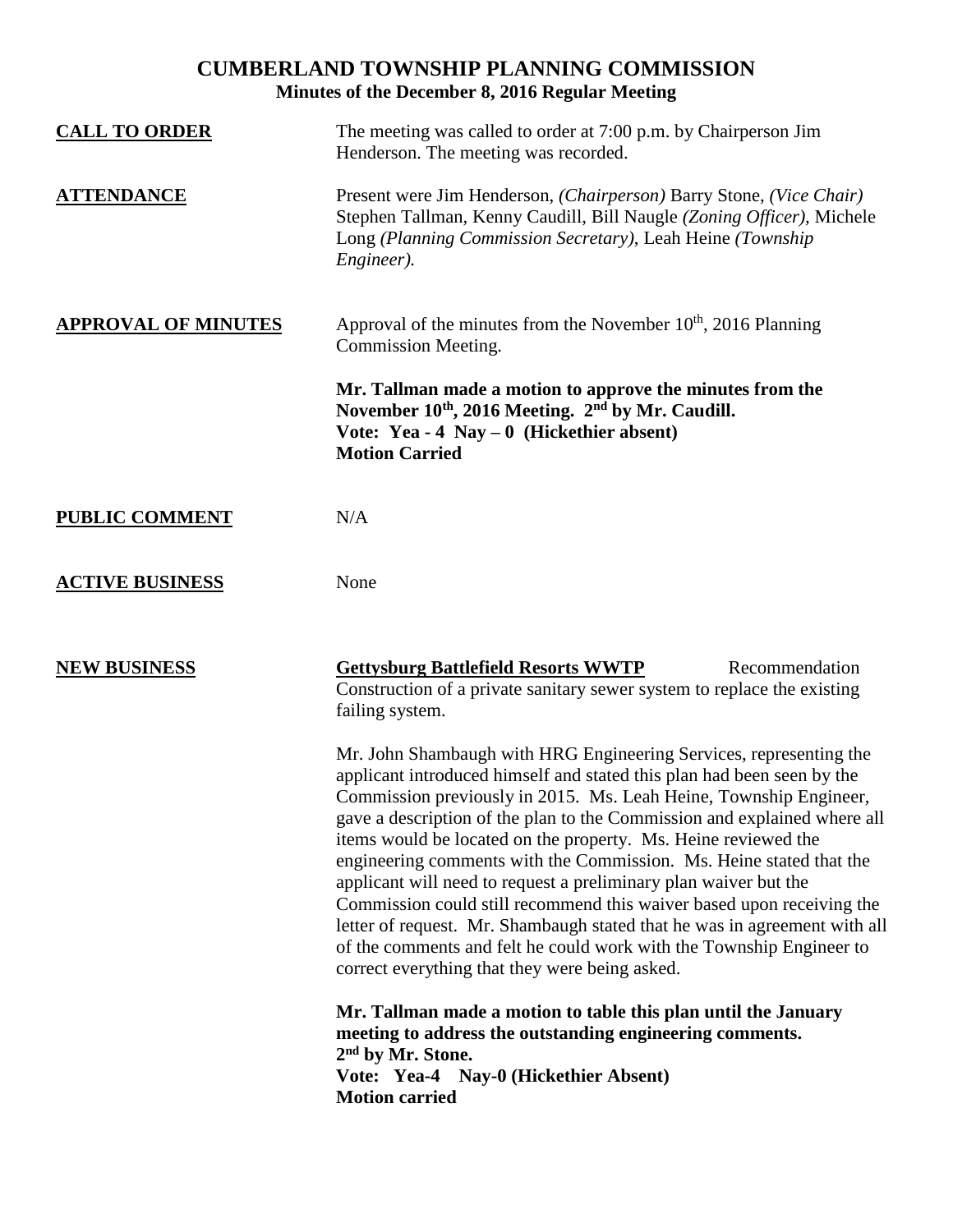### **NEW BUSINESS Ganeylla Desimon Estate** Recommendation

A proposed minor five lot and one remainder subdivision located on Park Avenue.

Mr. Bob Sharrah, representing the applicant, gave the Commission an overview of the plan. Mr. Sharrah explained the previous use of the land as to what was existing on it and what has now been removed. Mr. Sharrah also explained how, with this plan, they are going to clean up the lots. Ms. Leah Heine, Township Engineer, reviewed the engineering comments. Mr. Henderson stated they wanted an easement outside of the right-of-way in case sidewalks were ever required in the future. Mr. Sharrah stated there was enough room inside the right-of-way for a sidewalk if there was one wanted in the future. Mr. Sharrah was in agreement with all of the engineering comments and asked for a conditional approval recommendation from the Commission. Mr. Sharrah did state he didn't understand why the Commission is asking for an easement when there is already room there for a sidewalk. Mr. Tallman explained it was in case in the future the home owner did not want a sidewalk this would make it easier to enforce. Mr. Sharrah stated he would have to speak with his applicant and counsel regarding this.

**Mr. Stone made a motion to recommend approval based upon satisfaction of the engineering comments and adding the easement for the sidewalk.**

**2 nd by Mr. Tallman. Vote: Yea-4 Nay-0 (Hickethier Absent) Motion carried**

**NEW BUSINESS Proposed 'PUD' Text Amendment** Recommendation Review of proposed text amendment to Cumberland Township Zoning Ordinance, Chapter 27, adding Planning unit developments-single family detached as a permitted used in the residential district.

> Mr. Gary Hartman, attorney representing the applicant, explained the text amendment to the Commission and the reasoning for wanting the change. Mr. Hartman did not understand why Adams County Planning comments were negative without an explanation as to why they were not considering the change. Mr. Stone explained to Mr. Hartman that he was having trouble with the language of the request, mainly with attached and detached wording in the request. Mr. Sharrah, also working with the applicant, gave the definitions of attached and detached from the ordinance and gave a further explanation to those different types of houses thoughout the Township. Mr. Sharrah also explained that the owners will only own the footprint of the house and nothing else, the homeowners association with take care of the rest. Mr. Stone questioned the maximum height being related to the mixed use zoning district. Mr. Marty Hill, applicant, stated that the height requirement written in the text of Section 4 was a mistake. Mr. Hill added, there should be nothing related to the mixed use district it should only be requirements from the residential zoning district. Mr. Hartman stated that between Mr. Wiser's office and